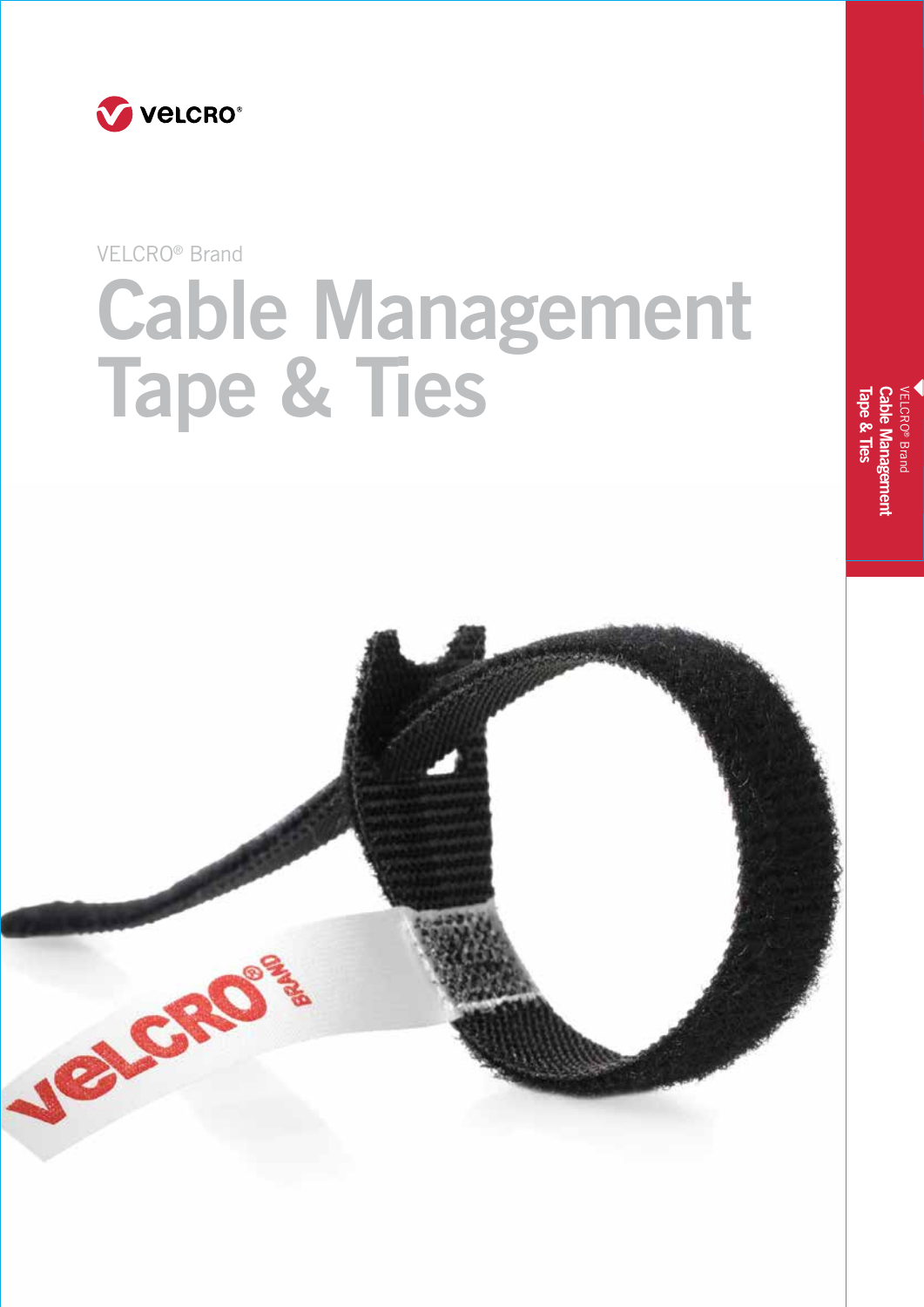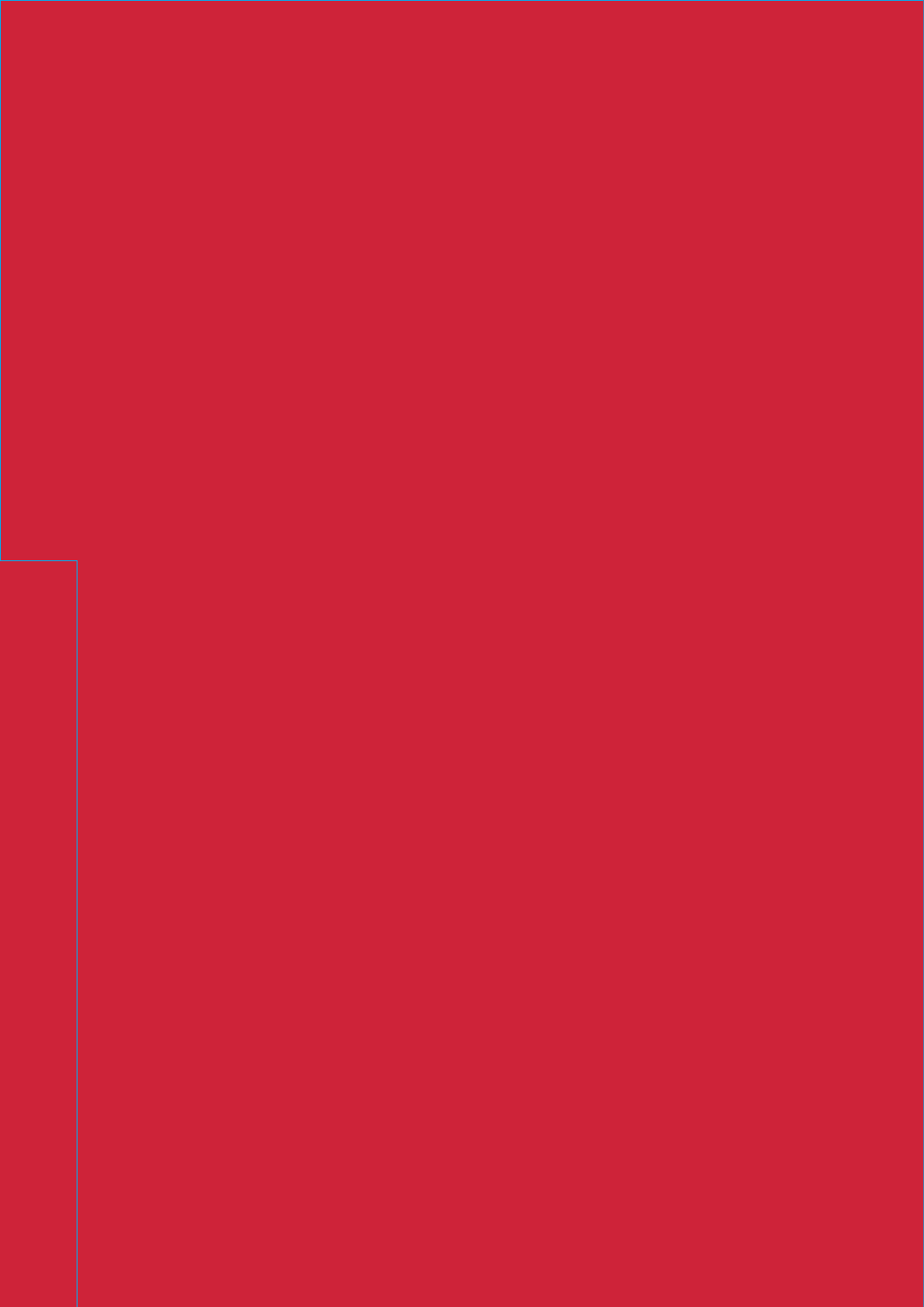

## VELCRO® Brand **SELF-ENGAGING HOOK & LOOP / ONE-WRAP® TIES**



#### **ONE-WRAP®**

ONE-WRAP® Brand pre-formed back to back straps are the easy alternative to the common tie/wrap, taking it to higher levels of convenience and utility. This simple wrap around fastener can be used hundreds of times and is highly adjustable, with secure closure every time. There are no buckles to get in the way or cause damage. Useful for Appliances Automotive Networks Broadcast/recording studios, Computer equipment, Electronic products, Cable and wire assemblies, Electrical installations, LAN installations, Cellular telephone installations, Fibre optics installations, Telecommunications, Home office electronics Instrument installations Transportation Entertainment/theatre, Equipment/installations, Sound installations, Boats/ships/yachts Machinery.

## VELCRO® Brand **ONE-WRAP®**

- **Base material:** Polypropylene (Hook) / Backing: Nylon (Loop 3610) **• Standard colours:** Black, white, beige, light grey, brown, coachman
- green, yellow, royal blue, purple, red, orange.  **Standard widths:** \*
- 
- **Standard lengths:** \*
- **Suggested mating component:** Self-engaging
- **Cycle life:** Medium

**Main Applications:** Cable management, medical equipment bundling, material handling, gardening, sport and leisure activities equipment. Other applications requiring a strong, durable, adjustable and reusable **29**<br>self-engaging fastener



#### **SPECIFICATIONS**

| <b>CODE</b> | <b>COLOUR</b>  | 19mm x 200mm                                                                                                          | 25mm x 200mm | 25mm x 300mm |  |
|-------------|----------------|-----------------------------------------------------------------------------------------------------------------------|--------------|--------------|--|
| 330         | <b>BLACK</b>   |                                                                                                                       | ш            |              |  |
| 010         | <b>WHITE</b>   |                                                                                                                       | ш            |              |  |
| 041         | <b>BEIGE</b>   |                                                                                                                       |              |              |  |
| 097         | LIGHT GREY     |                                                                                                                       |              |              |  |
| 106         | <b>BROWN</b>   |                                                                                                                       |              |              |  |
| 161         | COACHMAN GREEN |                                                                                                                       | ٠            |              |  |
| 498         | YELLOW         |                                                                                                                       |              |              |  |
| 208         | ROYAL BLUE     |                                                                                                                       |              |              |  |
| 117         | <b>PURPLE</b>  |                                                                                                                       | ٠            |              |  |
| 147         | RED            |                                                                                                                       |              |              |  |
| 520         | ORANGE         |                                                                                                                       |              |              |  |
| PACKAGING : |                | 19mm x 200mm rolls 100 and 900 straps<br>25mm x 200mm rolls 100 and 900 straps<br>25mmx 300mm rolls 75 and 450 straps |              |              |  |



#### **HOOK 88 AND LOOP 1000 CLOSURE PERFORMANCE**



| $\star$ | SIZE*    | <b>STRAPS /</b><br><b>SPOOL</b> | <b>STRAP SHAPE</b> |  |  |
|---------|----------|---------------------------------|--------------------|--|--|
|         | 19x125mm | 1440                            | 19x125             |  |  |
|         | 19x200mm | 900                             | 19x200             |  |  |
|         | 25x200mm | 675                             | 25x200             |  |  |
|         | 25x300mm | 450                             | 25x300             |  |  |

#### **UL AIR HANDLING SPECIFICATIONS**

Fire retardant VELCRO® Brand ONE-WRAP® straps meet acceptance as a Wire Positioning Device (163A)<br>in air handling spaces, in accordance with Section 300-22 paragraphy (c) and (d) of the National Electronic<br>Code, and UL (Un

#### **Qualified Configurations**

| Size                          | Die-cut straps:<br>Width of head : 19 to 25mm<br>Width of tab section : 13.5 to 16mm<br>Length: 125 to 30mm                                                                                                                                      |  |  |  |
|-------------------------------|--------------------------------------------------------------------------------------------------------------------------------------------------------------------------------------------------------------------------------------------------|--|--|--|
| Colour                        | <b>Black or Cranberry</b>                                                                                                                                                                                                                        |  |  |  |
| Minimum Contact Area          | 483 square millimetres (on a die-cut strap with a 12.7mm<br>tab, this equals a 38.1mm overlap)                                                                                                                                                   |  |  |  |
| Maximum Operating Temperature | 122 F (5° C)*                                                                                                                                                                                                                                    |  |  |  |
| Designation                   | A label indicating product is UL- listed will be on the outer<br>carton and the roll, and/or on the smallest pull-up (e.g. poly<br>bag, inner carton). A Certificate of Compliance referencing<br>the specifications is available, if requested. |  |  |  |

 $*$  Certified fire retardant up to 122 F (50 $^{\circ}$  C)





PRODUCT LINE **THERE IS ONLY ONE.** VELCRO® and other marks are owned by Velcro BVBA. Copyright © 2017 Velcro. Procedured and the marks are owned by Velcro BVBA. Copyright © 2017 Velcro. Procedured and the marks are owned b VELCRO Australia PTY LTD 5-11 David Lee Road, Hallam VIC 3803 Tel: (+61) 3 9703 2466 Fax: (+61) 3 9703 2305

1300 VELCRO (1300 835 276) FREE CALL 1800 337 024 Web: www.velcro.com.au E: AUS\_Sales@velcro.com